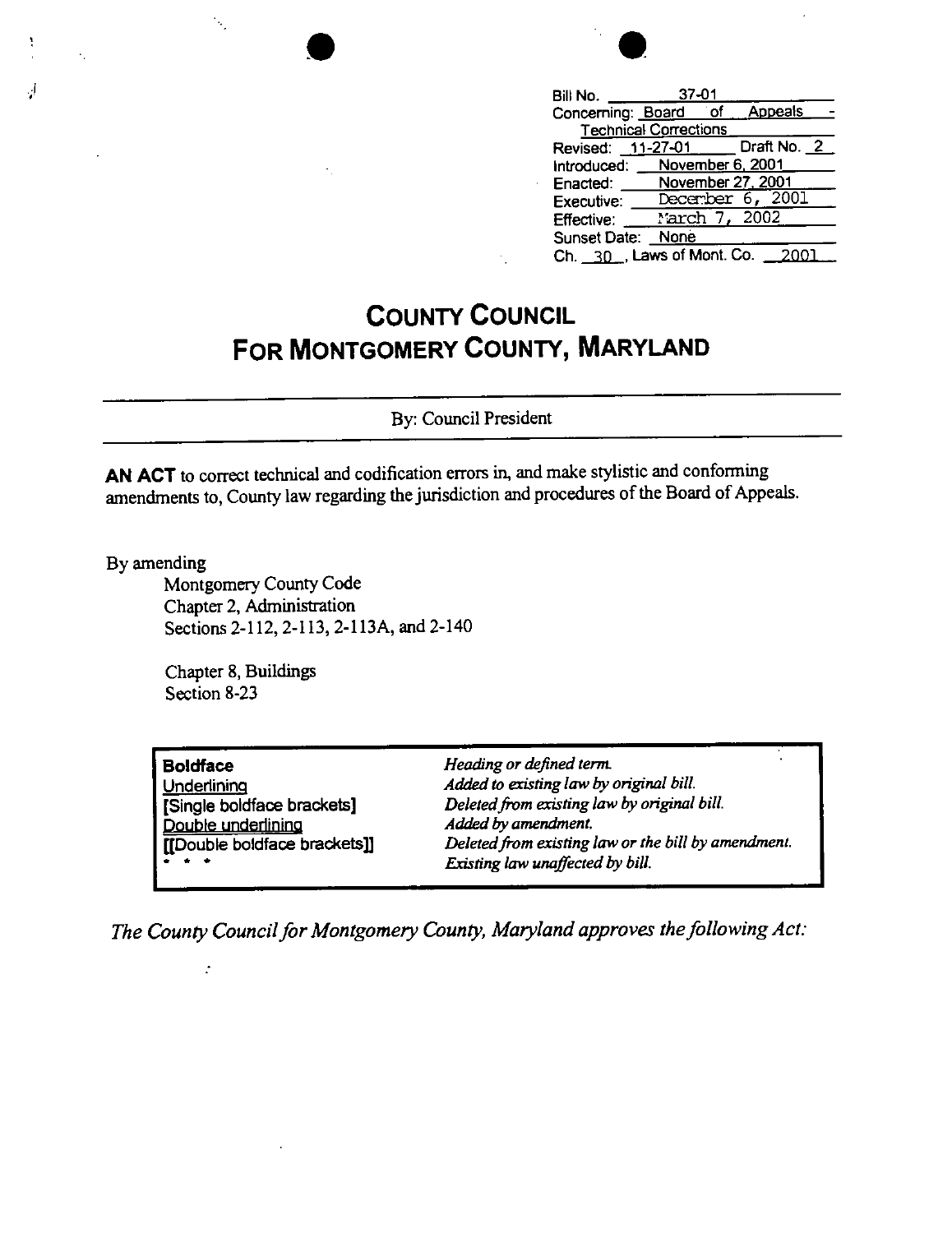$\mathcal{A}^{\mathcal{A}}$ 

 $\ddot{\phantom{0}}$ 

|    |            |     |                                                                       | <b>BILL NO. 37-01</b> |
|----|------------|-----|-----------------------------------------------------------------------|-----------------------|
| 1  |            |     | Sec. 1. Sections 2-112, 2-113, 2-113A, 2-140, and 8-23 are amended as |                       |
| 2  | follows:   |     |                                                                       |                       |
| 3  | $2 - 112.$ |     | [Duties and powers.] Jurisdiction.                                    |                       |
| 4  | (a)        |     | The County Board of Appeals has the following duties and powers:      |                       |
| 5  |            | (1) | Functions of board of zoning appeals. The board shall have and        |                       |
| 6  |            |     | exercise the functions and powers of the board of zoning appeals      |                       |
| 7  |            |     | of the regional district in Montgomery County as such functions       |                       |
| 8  |            |     | and powers are prescribed in the Maryland-Washington Regional         |                       |
| 9  |            |     | District Act, enacted by chapter 992 of the Laws of Maryland,         |                       |
| 10 |            |     | 1943, and any amendments thereto, and all references in the           |                       |
| 11 |            |     | regional district act and zoning ordinance to the Board of Zoning     |                       |
| 12 |            |     | Appeals shall be construed to refer to the Board created by this      |                       |
| 13 |            |     | Article. Upon the effective date of this Article, the Board of        |                       |
| 14 |            |     | Zoning Appeals shall cease to exist.                                  |                       |
| 15 |            | (2) | Petitions for special exceptions. The Board shall decide all          |                       |
| 16 |            |     | petitions for special exceptions, except as otherwise provided in     |                       |
| 17 |            |     | Chapter 59 of this Code.                                              |                       |
| 18 |            | (3) | Hearing under building code. The Board hears and decides all          |                       |
| 19 |            |     | appeals taken from a decision made by the Department of               |                       |
| 20 |            |     | Permitting Services under the County building code. An appeal         |                       |
| 21 |            |     | must be filed with the Board within 30 days after the decision of     |                       |
| 22 |            |     | the Department of Permitting Services.                                |                       |
| 23 |            | (4) | Appeals concerning licenses for hospitals, sanitariums, nursing       |                       |
| 24 |            |     | homes and care homes. The Board shall hear and decide all             |                       |
| 25 |            |     | appeals taken pursuant to Section 25-23, and all references           |                       |
| 26 |            |     | therein to the Council shall be construed to refer to the Board.      |                       |

 $\ddot{\phantom{0}}$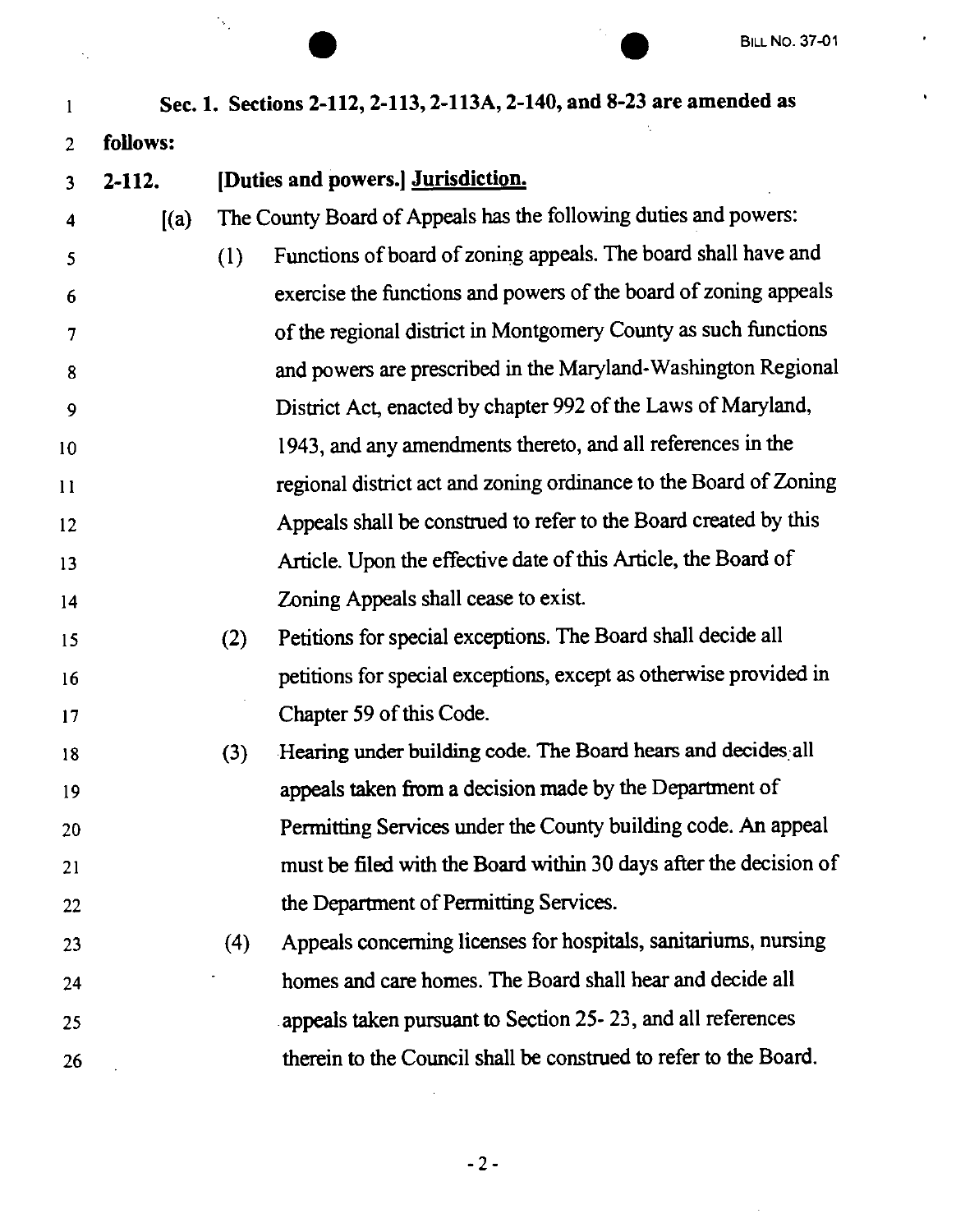- 27 28 29 30 31 32 33 34 35 36 37 38 39 40 41 42 43 • BILL NO. 37-01<br>
(5) Appeals concerning licenses for private educational institutions. The Board shall hear and decide all appeals taken pursuant to Section 44-25, and all references therein to the Council shall be construed to refer to the Board. (6) Appeals from orders directing the removal of garbage, ashes, rubbish and weeds. The Board shall hear and decide all appeals taken pursuant to Section 48- 28, and all references therein to the Council shall be construed to refer to the Board. (7) Appeals from orders directing removal of diseased trees. The Board shall hear and decide all appeals taken pursuant to Sections 18-4 to 18-10, and all references therein to the Council shall be construed to refer to the Board. (8) Appeals from orders directing removal of obstructions to vision along highways. The Board shall hear and decide all appeals taken pursuant to Section 49-16, and all references therein to the Council shall be construed to refer to the Board. (9) Appeals from orders concerning restaurant permits. The Board
- 44 45 46 shall hear and decide all appeals taken pursuant to Section 15-18 and all references therein to the Council shall be construed to refer to the Board.

47

 $\mathcal{A}_1$ 

 $\epsilon_{\rm in}$ 

48

49

- (10) Appeals concerning individual water supply and sewage disposal systems. The Board shall hear and decide all appeals taken under Chapter 27A.
- 50 51 52 53 ( 11) Appeals from orders regarding uninhabitable or dangerous buildings. The Board shall hear and decide all appeals taken under Chapter 55 of this Code, and all references therein to the Council shall be construed to refer to the Board.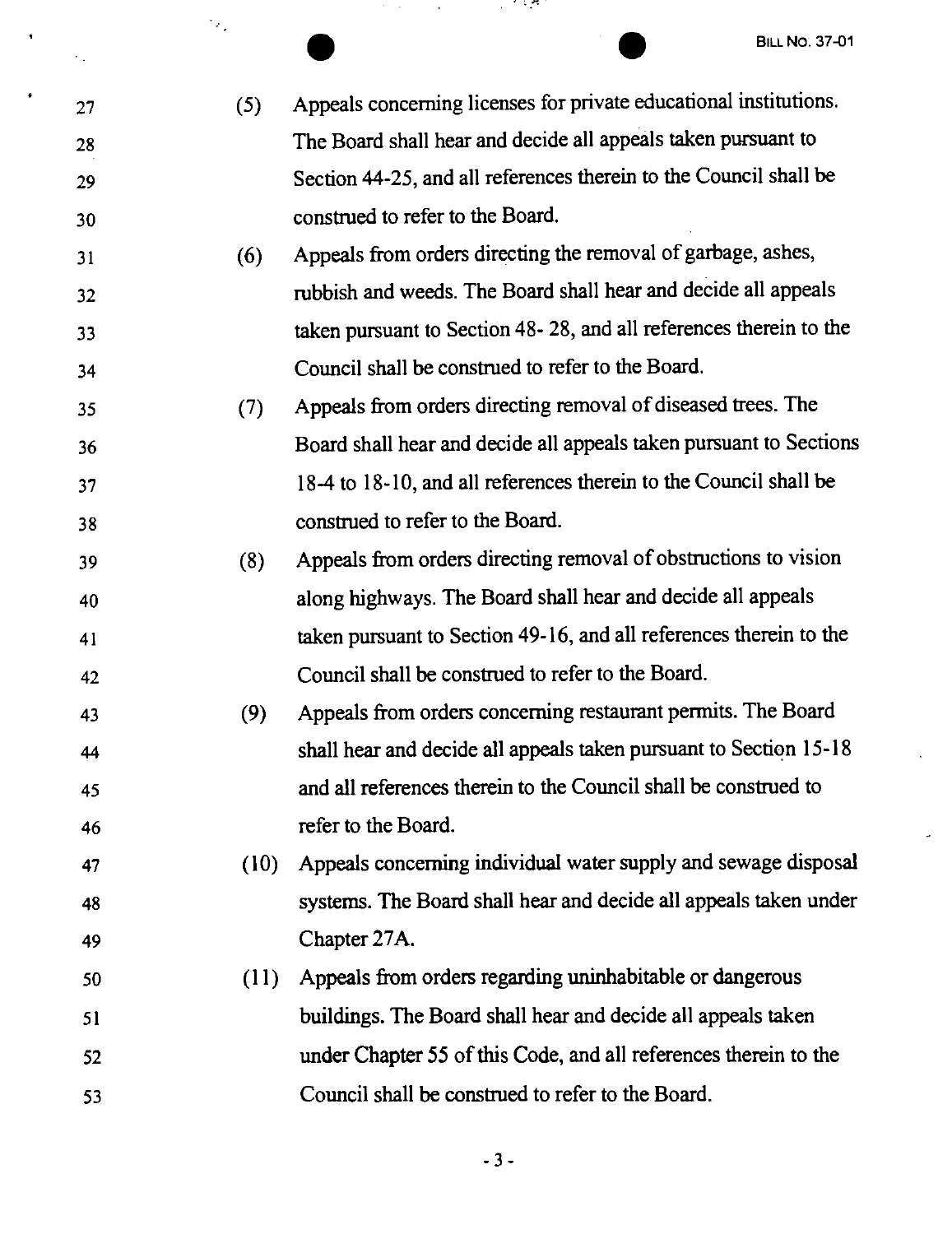54 55 56 57 58 59 • • BILL NO. 37-01 (12) Appeals concerning licenses for riding schools and stables. The Board shall hear and decide all appeals taken under the ordinance licensing and regulating riding schools and stables, the same being Ordinance No. 2-75, adopted by the Council on December 23, 1952; and all references therein to the Council shall be construed to refer to the Board.

 $\mathcal{F}_{\mathbf{z},\mathbf{z}}$ 

×.

- 60 61 62 63 64 65 ( 13) Appeals concerning licenses for child care homes. The Board shall hear and decide all appeals taken under the ordinance licensing and regulating child care homes, the same being Ordinance No. 2-132, adopted by the Council on January 19, 1954; and all references therein to the Council shall be construed to refer to the Board.
- 66 67 68 69 70 71 ( 14) Appeals concerning licenses for places of amusement and amusement enterprises. The Board shall hear and decide all appeals taken under any ordinances licensing and regulating places of amusement and amusement enterprises, and all references in such ordinances to the County Council shall be construed to refer to the Board.
- 72 73 74 75 76 (15) Appeals concerning the hotel license law. The Board shall hear and decide all appeals taken under the hotel licensing law, being Ordinance No. 3-41, adopted August 16, 1955; and all references therein to the County Council as an appeal body shall be construed to refer to the Board.
- 77 78 79 80 ( 16) Appeals concerning the plumbers and gas fitters license law and the plumbing and gas fitting code. The Board shall hear and decide all appeals taken under the plumbers and gas fitters licensing law and the plumbing and gas fitting code, and all

-4-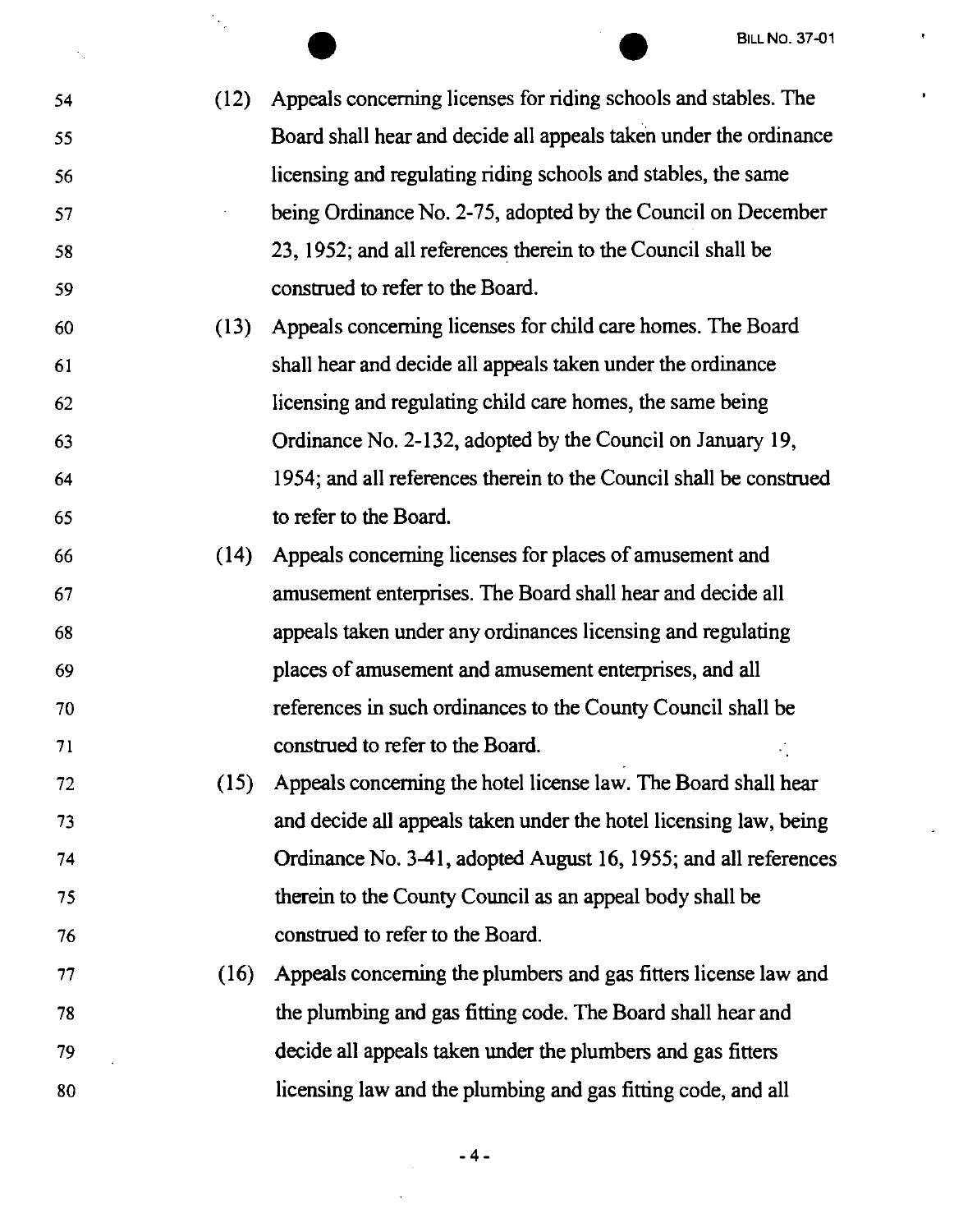$\ddot{\phantom{0}}$ 

l,

|     | ν,   | <b>BILL NO. 37-01</b>                                              |
|-----|------|--------------------------------------------------------------------|
| 81  |      | references therein to the County Council as an appeal body shall   |
| 82  |      | be construed to refer to the Board.                                |
| 83  | (17) | Appeals concerning the electrical contractors license law. The     |
| 84  |      | Board shall hear and decide all appeals taken under the electrical |
| 85  |      | contractors licensing law and all references therein to the County |
| 86  |      | Council as an appeal body shall be construed to refer to the       |
| 87  |      | Board.                                                             |
| 88  | (18) | Appeals concerning rent supplement and assistance program law.     |
| 89  |      | The Board shall hear and decide all appeals pursuant to Chapter    |
| 90  |      | 41A of this Code. No filing fee shall be required for appeals      |
| 91  |      | under this subsection. Appellants under this subsection shall be   |
| 92  |      | granted emergency hearings pursuant to Section 2A-9 of this        |
| 93  |      | Code.                                                              |
| 94  | (19) | Appeals governing mobile home parks. The Board must hear and       |
| 95  |      | decide all appeals taken under Chapter 29, Article VII, "Property  |
| 96  |      | Standards for Mobile Home Parks."                                  |
| 97  | (20) | Appeals concerning agricultural land preservation. The Board       |
| 98  |      | hears and decides all appeals taken under Section 2B-4.            |
| 99  | (21) | Appeals concerning air quality control. The Board hears and        |
| 100 |      | decides all appeals taken under Section 3-16.                      |
| 101 | (22) | Appeals from orders concerning fire safety. The Board hears and    |
| 102 |      | decides all appeals taken under Section 22-21.                     |
| 103 | (23) | Appeals concerning deficiency correction orders issued to group    |
| 104 |      | residential facilities. The Board hears and decides all appeals    |
| 105 |      | taken under Section $23A-9(c)(2)$ .                                |
| 106 | (24) | Appeals concerning historic area work permits. The Board hears     |
| 107 |      | and decides all appeals taken under Section 24A-7.                 |

 $\bar{\mathbf{v}}$ 

 $\mathfrak{g}$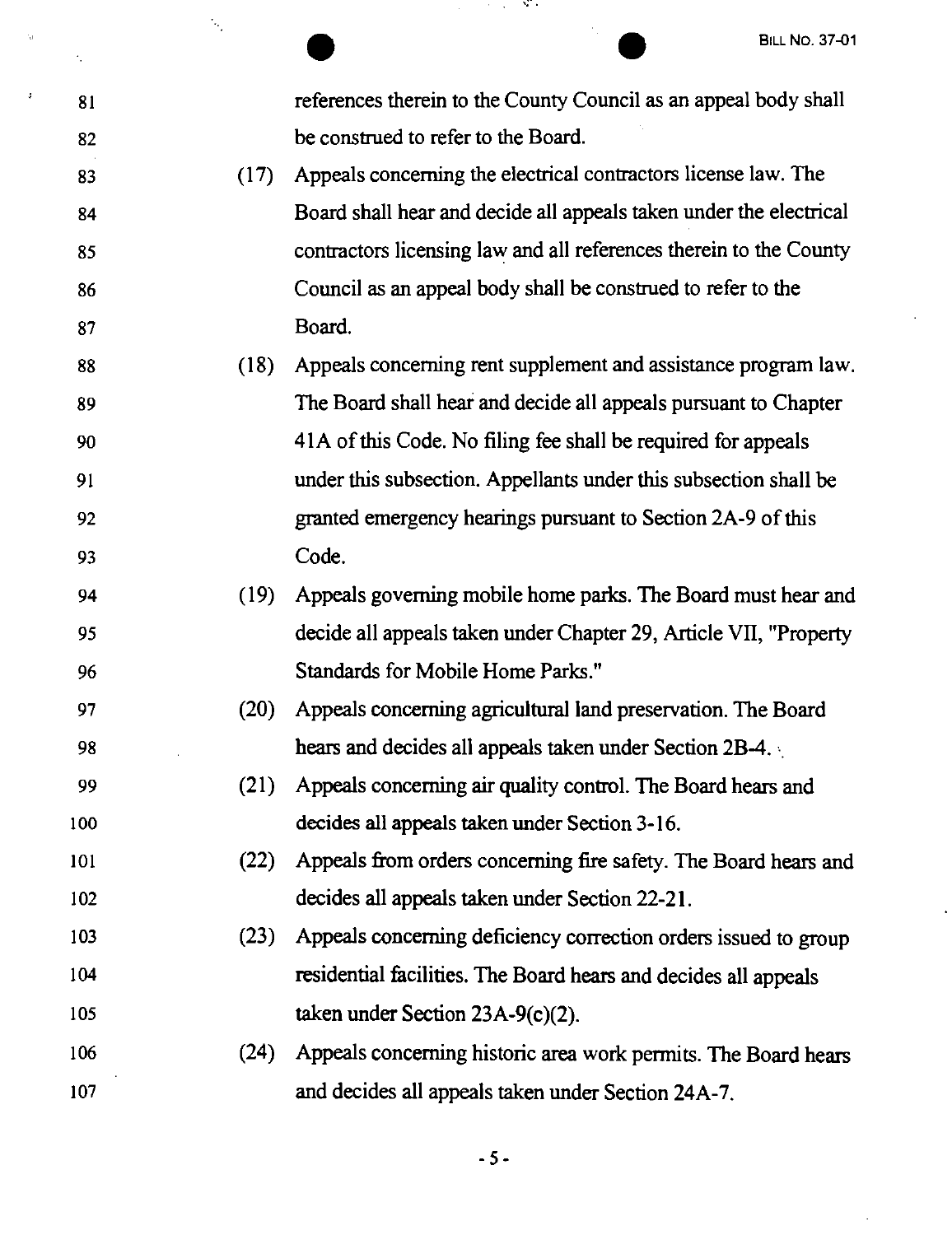i,

 $\mathcal{C}$ 

 $\ddot{\phantom{a}}$  .

|     | $\downarrow$ | <b>BILL NO. 37-01</b>                                             |
|-----|--------------|-------------------------------------------------------------------|
|     |              |                                                                   |
| 108 | (25)         | Appeals concerning building or occupancy permits related to       |
| 109 |              | moderately-priced dwelling units. The Board hears and decides     |
| 110 |              | all appeals taken under Section 25A-11 regarding the denial,      |
| 111 |              | suspension, or revocation of a building or occupancy permit to a  |
| 112 |              | moderately-priced dwelling unit.                                  |
| 113 | (26)         | Appeals concerning massage establishment licenses, and            |
| 114 |              | registration of massage practitioners and technicians. The Board  |
| 115 |              | hears and decides all appeals taken under Section 24-11.          |
| 116 | (27)         | Appeals concerning rat control. The Board hears and decides all   |
| 117 |              | appeals taken under Section 39-4.                                 |
| 118 | (28)         | Appeals concerning commercial campgrounds. The Board hears        |
| 119 |              | and decides all appeals taken under Section 41-16.                |
| 120 | (29)         | Appeals concerning inspection of slaughterhouses. The Board       |
| 121 |              | hears and decides all appeals taken under Section 46-6.           |
| 122 | (30)         | Appeals concerning vendor's licenses. The Board hears and         |
| 123 |              | decides all appeals taken under Section 47-7.                     |
| 124 | (31)         | Appeals concerning permits for grading and construction of        |
| 125 |              | roads, sidewalks, and curbs. The Board hears and decides all      |
| 126 |              | appeals taken under Section 49-39A.                               |
| 127 | (32)         | Appeals concerning swimming pool licenses, permits, and           |
| 128 |              | registrations. The Board hears and decides all appeals taken      |
| 129 |              | under Section 51-13.                                              |
| 130 | (33)         | Appeals concerning tanning facilities. The Board hears and        |
| 131 |              | decides all appeals taken under Section 51A-10.                   |
| 132 | (34)         | Appeals concerning denial, revocation, or suspension of a license |
| 133 |              | for a transient lodging facility. The Board hears and decides all |
| 134 |              | appeals taken under Section 54-27.                                |
|     |              |                                                                   |

-6-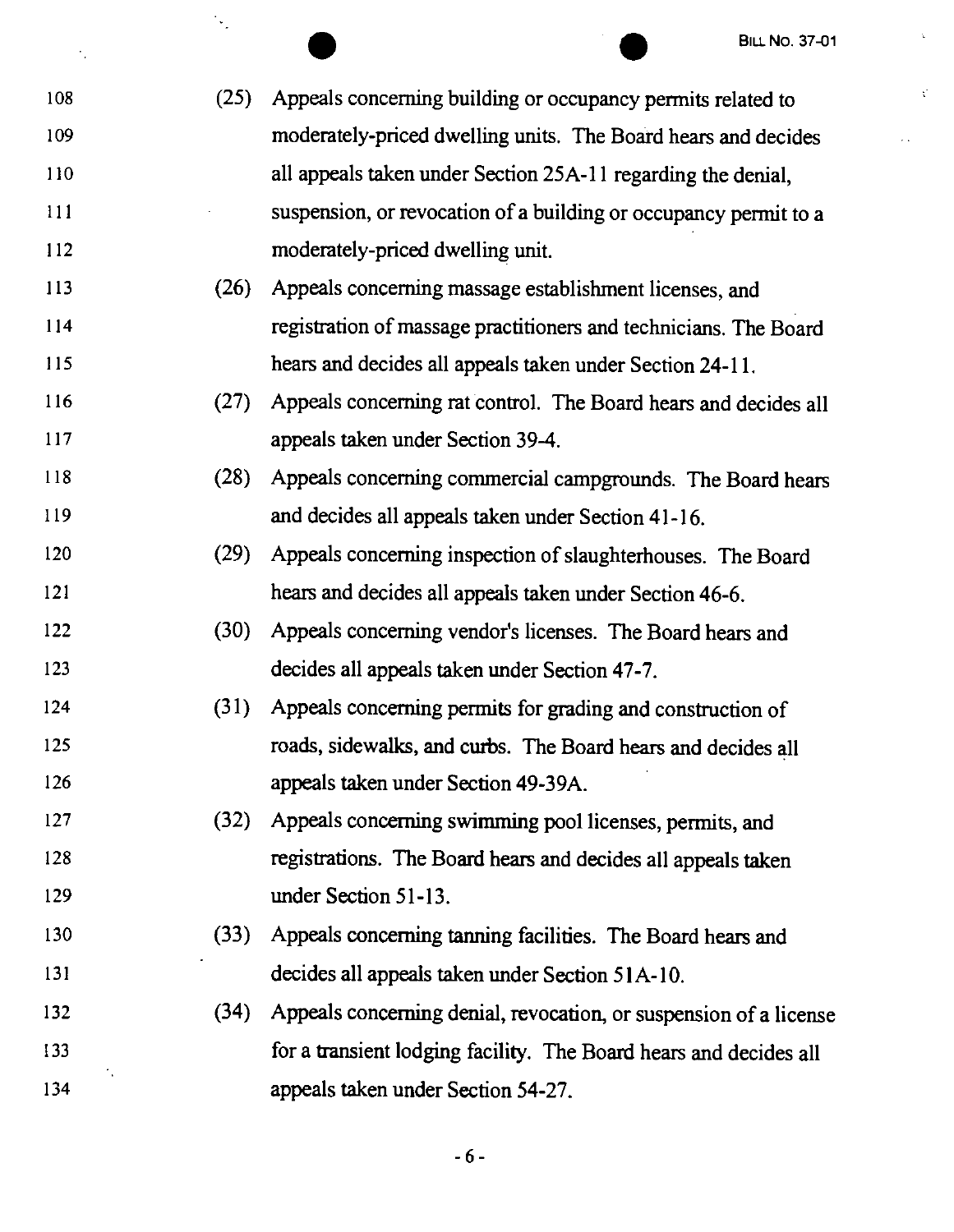|     |            |                                                                    |                                                                       |                                                                      |  |  | <b>BILL NO. 37-01</b> |
|-----|------------|--------------------------------------------------------------------|-----------------------------------------------------------------------|----------------------------------------------------------------------|--|--|-----------------------|
| 135 |            | (35)                                                               |                                                                       | Appeals from orders involving weed removal. The Board hears          |  |  |                       |
| 136 |            |                                                                    |                                                                       | and decides all appeals taken under Section 58-6.                    |  |  |                       |
| 137 |            | (36)                                                               |                                                                       | Appeals concerning violation of housing and building                 |  |  |                       |
| 138 |            |                                                                    | maintenance standards. The Board hears and decides all appeals        |                                                                      |  |  |                       |
| 139 |            |                                                                    |                                                                       | taken under Section 26-14.                                           |  |  |                       |
| 140 |            | (37)                                                               |                                                                       | Other appeals. The Board hears and decides other appeals to the      |  |  |                       |
| 141 |            |                                                                    |                                                                       | extent authorized by law.]                                           |  |  |                       |
| 142 | [(b)]      |                                                                    |                                                                       | The Board may, by vote of 3 members, refer any matter pending before |  |  |                       |
| 143 |            |                                                                    |                                                                       | it, to be heard by a hearing examiner in the Office of Zoning and    |  |  |                       |
| 144 |            |                                                                    |                                                                       | Administrative Hearings under the rules of procedure of that Office. |  |  |                       |
| 145 |            |                                                                    |                                                                       | The hearing examiner must submit a written report and                |  |  |                       |
| 146 |            |                                                                    |                                                                       | recommendation to the Board for the Board's final decision.]         |  |  |                       |
| 147 | (a)        |                                                                    | The County Board of Appeals must exercise all functions of a Board of |                                                                      |  |  |                       |
| 148 |            | Zoning Appeals. Any reference to a Board of Zoning Appeals for the |                                                                       |                                                                      |  |  |                       |
| 149 |            |                                                                    |                                                                       | County in state or County law means the County Board of Appeals.     |  |  |                       |
| 150 | <u>(b)</u> |                                                                    |                                                                       | The Board must hear and decide each application for a special        |  |  |                       |
| 151 |            |                                                                    |                                                                       | exception, unless Chapter 59 directs otherwise.                      |  |  |                       |
| 152 | $\circ$    |                                                                    |                                                                       | The Board has the following appellate jurisdiction.                  |  |  |                       |
|     |            | The board must hear                                                |                                                                       | <u>Those appeals involve:</u>                                        |  |  |                       |
|     |            |                                                                    | and decide each appeal                                                |                                                                      |  |  |                       |
|     |            | taken under:                                                       |                                                                       |                                                                      |  |  |                       |
|     |            | Section $2B-4$                                                     |                                                                       | <b>Agricultural land preservation</b>                                |  |  |                       |
|     |            | Section $3-16$                                                     |                                                                       | Air quality control                                                  |  |  |                       |
|     |            | Section $4-13$                                                     |                                                                       | Licenses for places of amusement                                     |  |  |                       |

 $\mathbf{a}$ 

 $\mathbf{C}^{(1)}$ 

 $\sim$   $\sim$ 

 $\frac{1}{\sqrt{2}}$ 

Section 8-23 County building code

Section 15-18 Food service facility licenses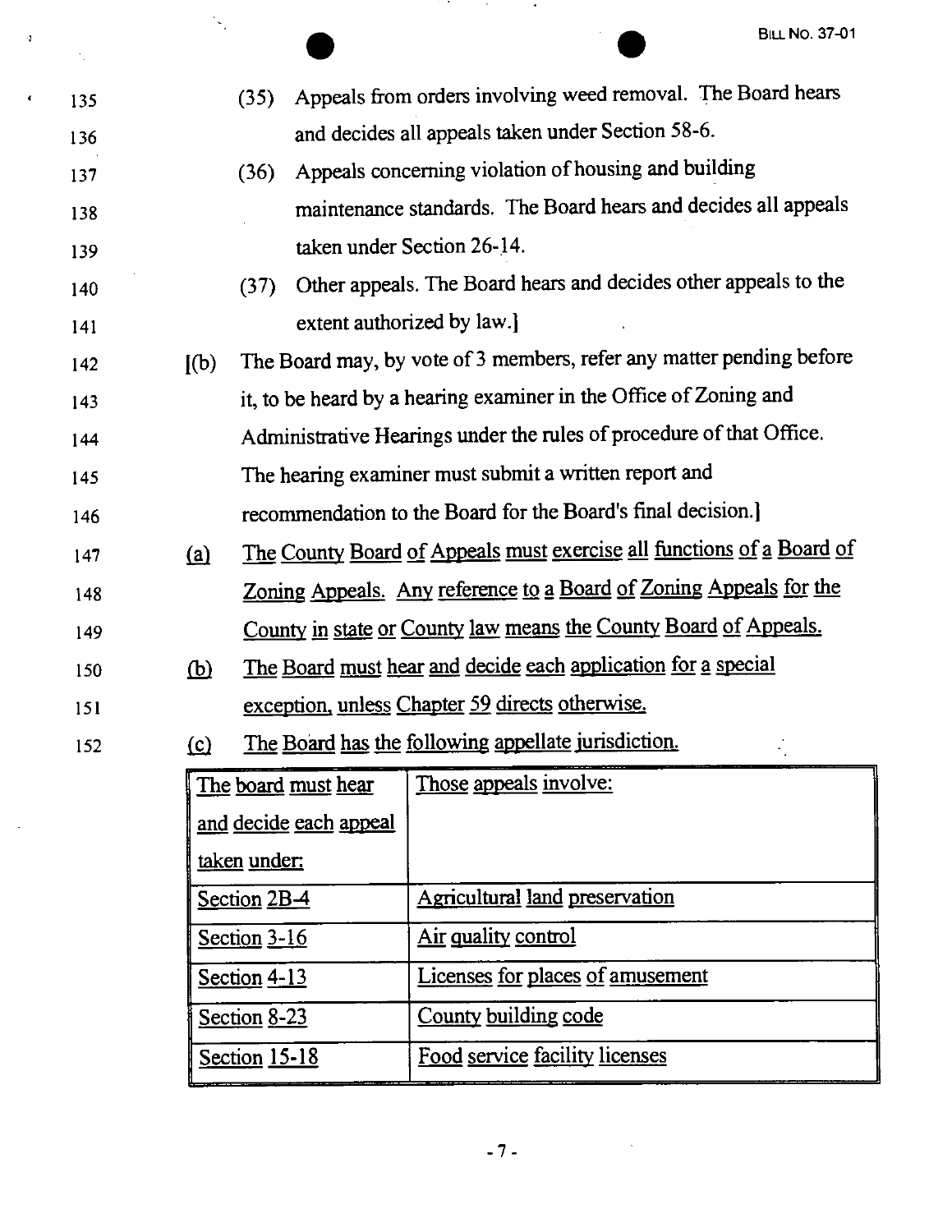$\mathbf{v}$ 

 $\bar{\psi}$ 

| $\gamma_{\rm g}$     | <b>BILL NO. 37-01</b>                               |
|----------------------|-----------------------------------------------------|
| Section 17-28        | Electricians and electrical contractors licenses    |
| <b>Section 18-7</b>  | Removal of diseased trees                           |
| Section 22-21        | Fire safety orders                                  |
| Section 23A-11       | Group home licenses and deficiency orders           |
| <b>Section 24A-7</b> | Historic area work permits                          |
| Section 25-23        | Licenses for hospitals, sanitariums, nursing homes, |
|                      | <u>and care homes</u>                               |
| Section 26-14        | Housing and building maintenance standards          |
| <b>Chapter 27A</b>   | <u>Individual water supply and sewage disposal</u>  |
|                      | systems                                             |
| Section 29-77        | Mobile home parks                                   |
| Section $39-4$       | Rat control                                         |
| Section 41-16        | Commercial campgrounds                              |
| Section 44-25        | Licenses for private educational institutions       |
| <u>Section 46-6</u>  | <b>Slaughterhouses</b>                              |
| Section 47-7         | Vendors' licenses                                   |
| Section 48-28        | Removal of solid waste and weeds                    |
| Section 49-16        | Removal of obstructions to vision along highways    |
| Section 49-39A       | Grading and construction of roads, sidewalks, and   |
|                      | <u>curbs</u>                                        |
| Section $51-13$      | Swimming pool licenses, permits, and registration   |
| Section 51A-10       | <b>Tanning facilities</b>                           |
| Section 54-27        | <b>Transient lodging facilities</b>                 |
| Section 55-2         | Dangerous buildings                                 |
| <u>Section</u> 58-6  | <u>Weed removal</u>                                 |

 $\epsilon_{\rm g}$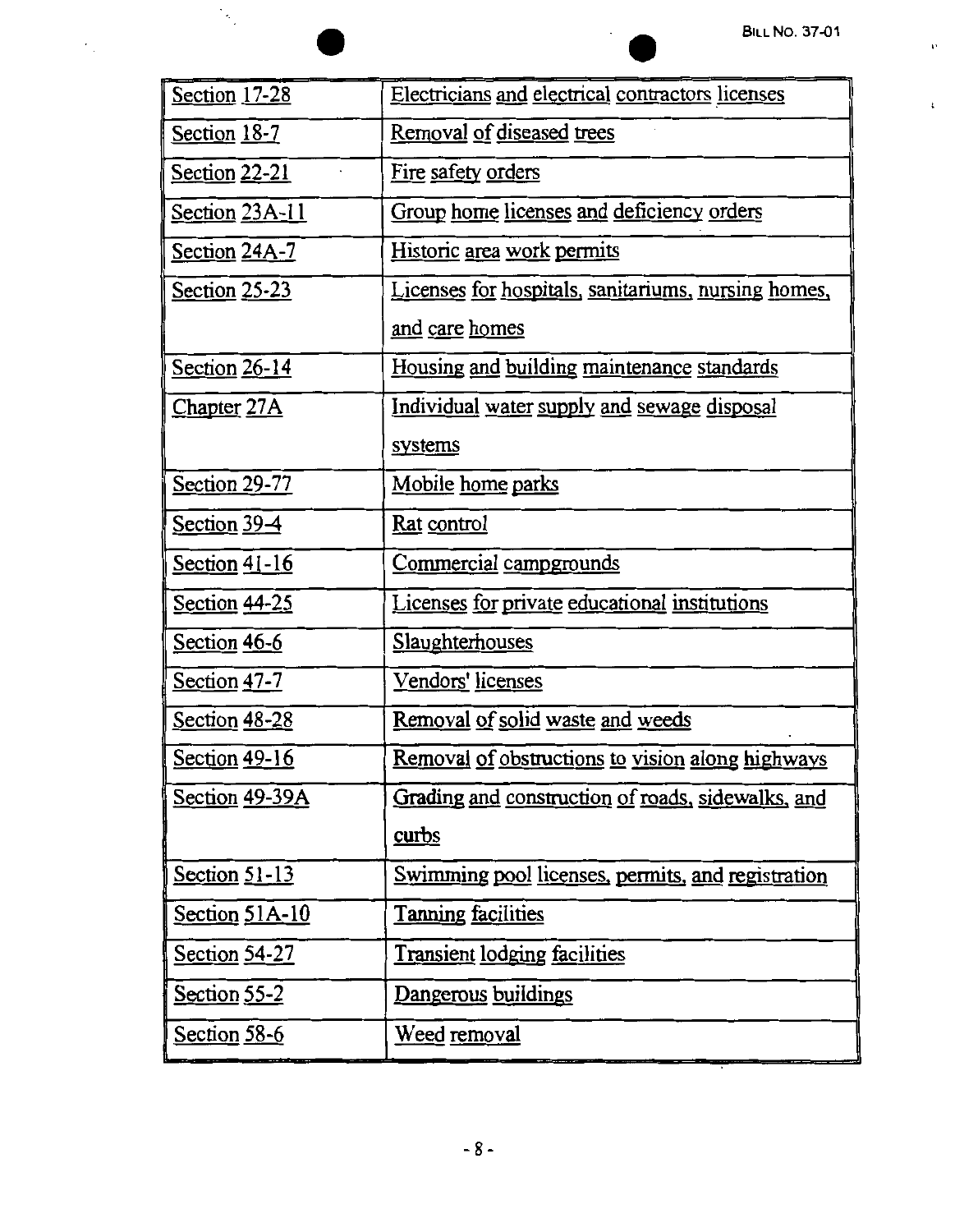$\sigma$ 

 $\pmb{\cdot}$ 

|     |            | Ņ.         |                                                                       | (状態はあった) インディー・トラン はつうはつせいけい<br><b>BILL NO. 37-01</b>                   |  |
|-----|------------|------------|-----------------------------------------------------------------------|-------------------------------------------------------------------------|--|
|     |            |            |                                                                       |                                                                         |  |
|     |            |            | Chapter <sub>59</sub>                                                 | Special exceptions decided by Hearing Examiner                          |  |
| 153 |            | <u>(d)</u> |                                                                       | The Board must hear and decide any other appeal authorized by law.      |  |
| 154 |            | (e)        |                                                                       | <u>Any reference to the County Council as hearing an appeal in any</u>  |  |
| 155 |            |            | chapter or section of the County Code listed in subsection (c) means  |                                                                         |  |
| 156 |            |            | the Board of Appeals.                                                 |                                                                         |  |
| 157 | $2 - 113.$ |            | Procedures.                                                           |                                                                         |  |
| 158 |            | (a)        |                                                                       | Subject to the approval of the Council, the Board may adopt rules of    |  |
| 159 |            |            |                                                                       | procedure to govern its proceedings. [The Board's rules of procedure    |  |
| 160 |            |            |                                                                       | do not apply to hearings held by the Hearing Examiner.] The Board's     |  |
| 161 |            |            |                                                                       | rules may govern filing fees, the conduct of meetings and hearings,     |  |
| 162 |            |            | and other procedures necessary to hear and decide cases. This Article |                                                                         |  |
| 163 |            |            | and other laws, ordinances, rules, and regulations under which the    |                                                                         |  |
| 164 |            |            | Board exercises authority control in [case of] any conflict with any  |                                                                         |  |
| 165 |            |            | rule adopted by the Board, except as otherwise provided in            |                                                                         |  |
| 166 |            |            | subsection $2-112(b)$ ].                                              |                                                                         |  |
| 167 |            |            |                                                                       |                                                                         |  |
| 168 | 2-113A.    |            |                                                                       | [Decisions on recommendation of] Referrals to hearing examiner.         |  |
| 169 |            | (a)        |                                                                       | Any application, petition or order of appeal of those matters set forth |  |
| 170 |            |            |                                                                       | in section 2-140(2)(c) of article X of this chapter or in chapter 59 of |  |
| 171 |            |            |                                                                       | this Code, wherein a hearing is provided before the hearing examiner    |  |
| 172 |            |            |                                                                       | who shall thereafter submit a written report and recommendation to      |  |
| 173 |            |            |                                                                       | the county board of appeals for decisions on such matters, shall be     |  |
| 174 |            |            |                                                                       | decided on the basis of the evidence of record; provided, that any      |  |
| 175 |            |            |                                                                       | application, petition or appeal heard by a hearing examiner may be      |  |
| 176 |            |            |                                                                       | decided solely on the basis of the hearing examiner's report and        |  |
| 177 |            |            | recommendation.]                                                      |                                                                         |  |

-9-

 $\sim$   $\sim$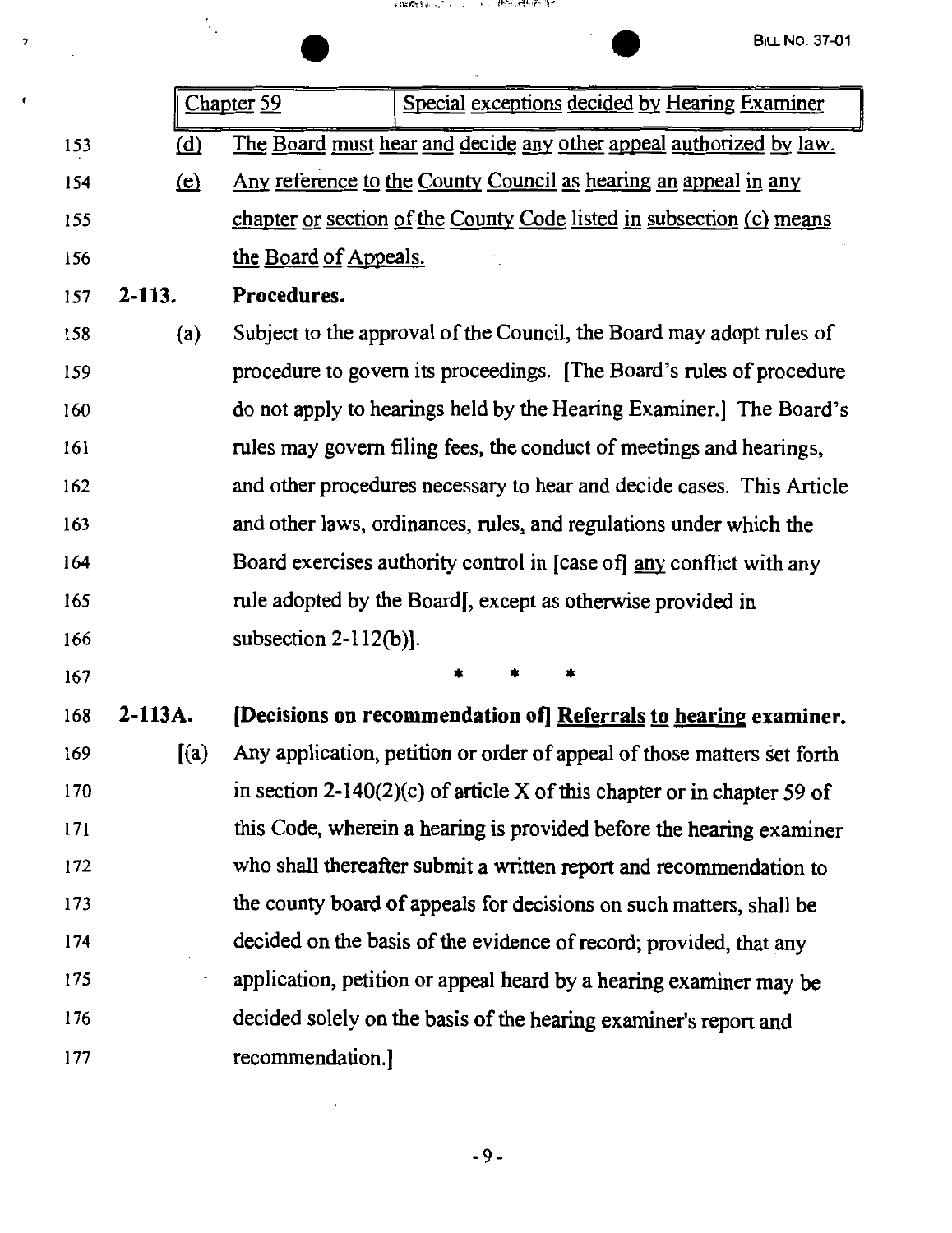k,

<sup>178</sup> <sup>EILL NO. 37-01</sup><br>
178 (a) The Board may, by vote of 3 members, refer any matter pending 179 before it to be heard by a hearing examiner in the Office of Zoning 180 181 182 183 184 and Administrative Hearings. The Office must conduct the hearing under the Office's rules of procedure or, if the Office's rules do not apply to that type of hearing, the Board's rules of procedure. The hearing examiner must submit a written report and recommendation to the Board.

 $\mathcal{L}_1$ 

185 (b) Within [ten  $(10)$ ]  $\overline{10}$  days after transmittal of the hearing examiner's 186 187 188 189 190 191 192 193 194 195 196 197 report and recommendation, any person who, or association which, appeared and testified in person or by counsel at the hearing before the examiner may request, in writing, an opportunity to present oral argument [before) to the [board of appeals prior to its rendering of] Board before it issues a decision. (Such) Any request for oral argument must explicitly state the [ matters desired) issues to be presented at the oral argument.  $\left[ \cdot \right]$ ; and if  $\left[ \cdot \right]$  if oral argument is granted, the party [or parties) who sought the oral argument [shall] must be limited [at the argument] to the [presentation of the matters of record] issues stated in the request [or to such matters] and any other issue specified in the order [granting) allowing oral argument. The Board [of appeals] may, in its discretion, grant or deny [such] a request for 198 oral argument.

## 199 (c) [Thereafter, the board shall either] The Board must, after oral 200 argument if argument is allowed:

201 202 203  $\lceil \cdot (1) \rceil$  decide the [application, as hereinafter provided,] matter on the basis of the evidence of record and the hearing examiner's report and recommendation. or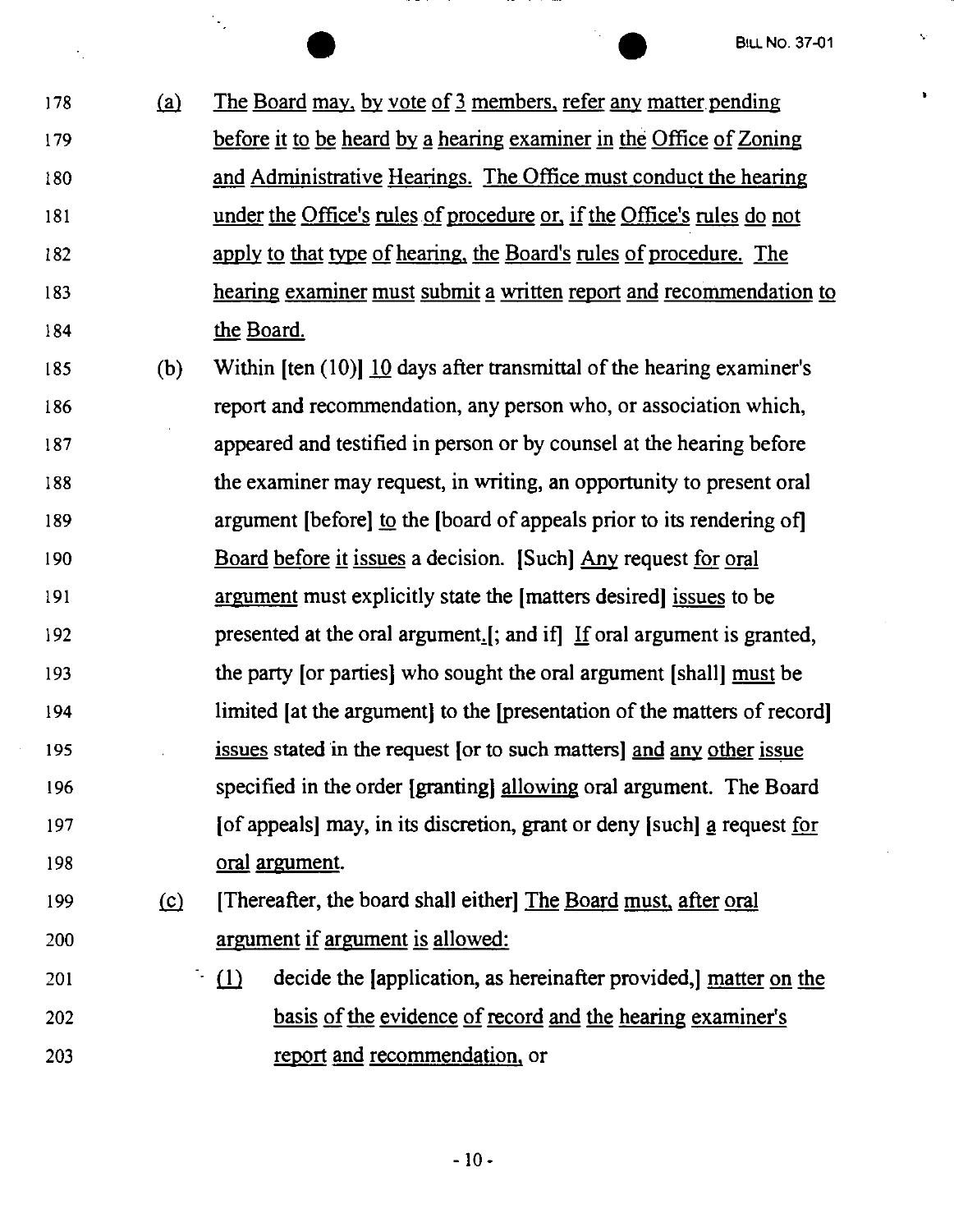204 205

 $\mathcal{F}_\alpha$ 

 $\tilde{\mathbf{v}}$ 

Å

 $\mathcal{N}_\mathrm{c}$ 

206

<sup>11</sup> BILL NO. 37-01<br> **identify** the lapplication <u>matter</u> to the <u>hearing</u> examiner for clarification or [the] taking [of] additional evidence, [if deemed] as appropriate.

- 207 [(c) 208 209 210 211  $212$  [(d) 213 214 215 216 An application, petition or appeal which is the subject matter of the hearing examiner's report and recommendation shall either be approved or denied on the merits, approved with modifications, or denied for want of the necessary total affirmative votes, or dismissed, or remanded for a stated purpose or allowed to be withdrawn.] A decision of the board of appeals remanding to the hearing examiner, approving, approving with modifications, denying or dismissing any application, petition or appeal which is the subject matter of a report and recommendation of the examiner shall be rendered within thirty (30) days of the transmittal of the examiner's report and
- 217 218 219 recommendation, unless such time is extended by the board. All quorum, voting and appeal requirements ordinarily applicable to proceedings before the board of appeals shall apply.]
- 220 **2-140. Powers, duties and functions.**
- 221
- 

223

222 (c) The Office may hear, and submit a written report and recommendation to the specified officer or body on, any:

- 224 225 (I) petition to the County Council to grant, modify, or revoke a special exception, as provided in Chapter 59;
- 226 227 (2) designation by the County Council of a geographic area as a community redevelopment area; or
- 228 229 (3) matter referred by the Board of Appeals under Section (2- 112(b)] 2-l 13A.
- 230

• • •

 $\ddot{\bullet}$   $\ddot{\bullet}$   $\ddot{\bullet}$   $\ddot{\bullet}$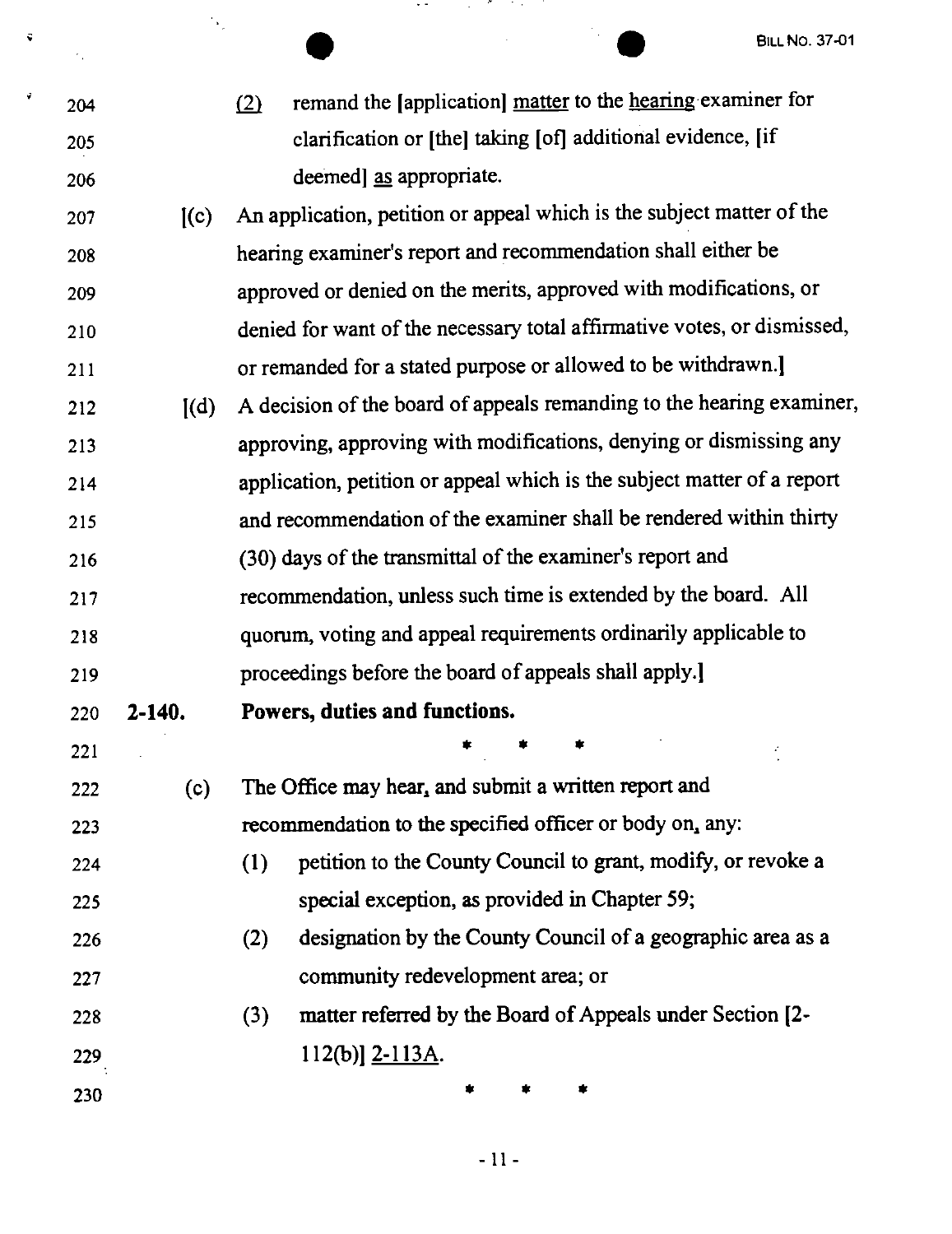$\phi$ 

 $\bar{\mathbf{v}}$ 

|     |            | <b>BILL No. 37-01</b>                                                    |
|-----|------------|--------------------------------------------------------------------------|
| 231 | $8-23.$    | Board of appeals.                                                        |
| 232 | (a)        | The county board of appeals, established by section 2-108 of this        |
| 233 |            | Code shall have full and exclusive authority to hear and decide all      |
| 234 |            | appeals taken from decisions of the department in the administration     |
| 235 |            | of this chapter. Any person aggrieved by the issuance, denial, renewal   |
| 236 |            | or revocation of a permit or any other decision or order of the          |
| 237 |            | department made hereunder may appeal to the county board of              |
| 238 |            | appeals, which after hearing upon notice shall have authority to         |
| 239 |            | affirm, modify or reverse the order or decision so made. Upon such       |
| 240 |            | appeals the board shall decide whether such decision or order was        |
| 241 |            | made in accordance with the provisions of this chapter and all other     |
| 242 |            | applicable federal, state and local laws and regulations.                |
| 243 | (b)        | Appeals from decisions of the county board of appeals shall be in        |
| 244 |            | accordance with section 2-114 of this Code.]                             |
| 245 | (a)        | Any person aggrieved by the issuance, denial, renewal, or revocation     |
| 246 |            | of a permit or any other decision or order of the Department under this  |
| 247 |            | Chapter may appeal to the County Board of Appeals within 30 days         |
| 248 |            | after the permit is issued, denied, renewed, or revoked, or the order or |
| 249 |            | decision is issued.                                                      |
| 250 | <u>(b)</u> | After notice and hearing, the Board may affirm, modify, or reverse the   |
| 251 |            | <u>order or decision of the Department.</u>                              |
| 252 | $\Omega$   | Any party may appeal a decision of the Board to the Circuit Court        |
| 253 |            | <u>under Section 2-114.</u>                                              |
| 254 | Approved:  |                                                                          |
| 255 |            |                                                                          |
| 256 |            | 11/29/01                                                                 |

Blair G. Ewing, President, County Council

 $\sqrt{\text{Date}}$  $\overline{r}$